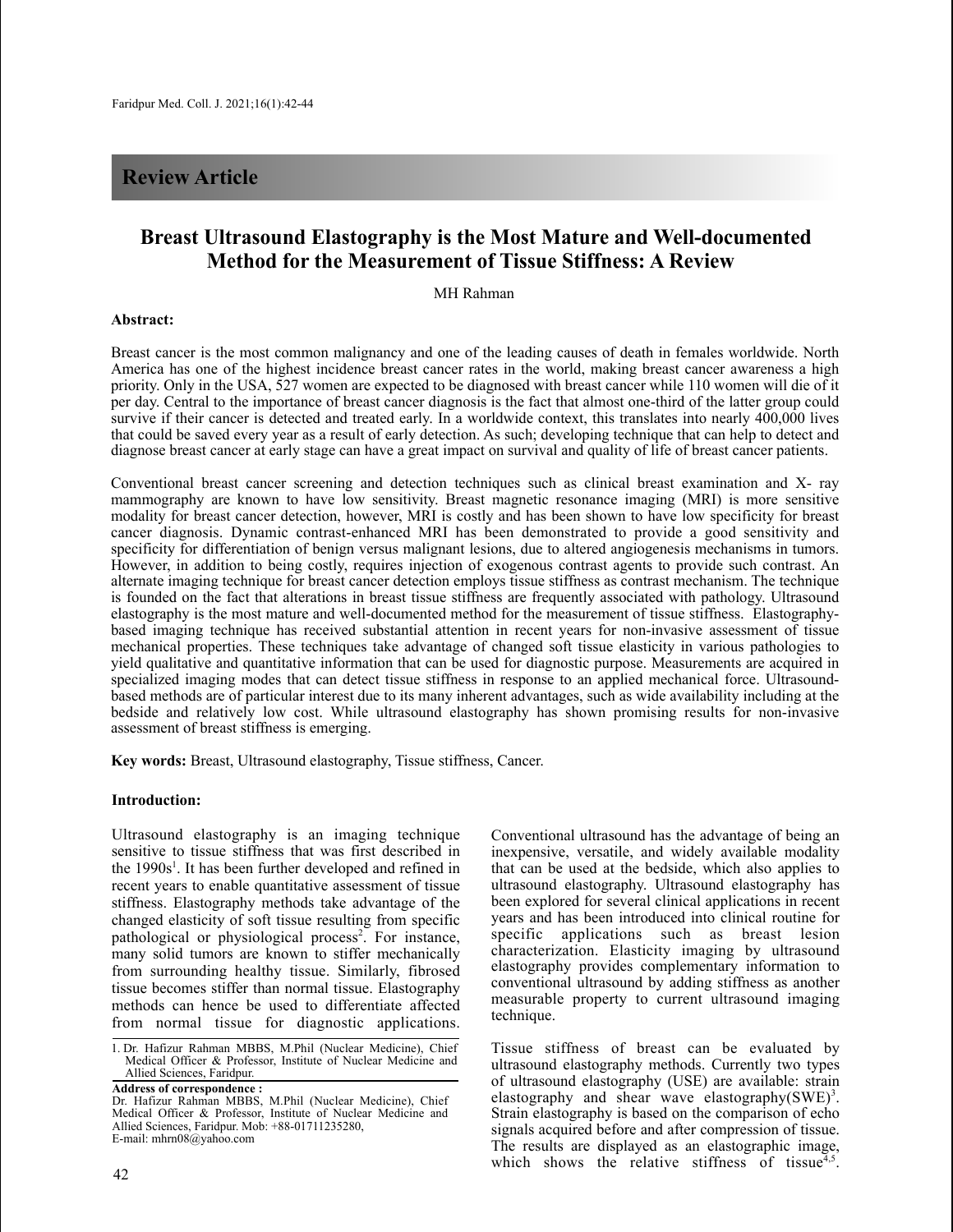In contrast, SWE, including the acoustic radiation force impulse imaging and the supersonic shear-wave imaging, can provide a quantitative assessment of stiffness by measuring the propagation speed of shear waves generated by acoustic radiation force<sup>6</sup>. In recent years, USE has been used for the clinical diagnosis and evaluation of breast tumors. It has been shown that breast cancer is characterized by increasing stiffness, and malignant breast lesions exhibited high stiffness not only in the lesion but also in the surrounding tissue, whereas benign lesions demonstrated low stiffness in both lesion and the surrounding area<sup>7,8</sup>. The content of collagen fiber of malignant lesions was significantly higher than that of benign lesions<sup>9</sup>.

Shear-wave elastography is a recently developed ultrasound technique that can visualize and measure tissue elasticity. In breast ultrasound, SWE has been shown to be useful for differentiating benign breast lesions from malignant lesions, and it has been suggested that SWE enhances the diagnostic performance of ultrasound, potentially improving the specificity of conventional ultrasound using the breast imaging reporting and data system criteria. More recently, not only has SWE been proven useful for the diagnosis of breast cancer, but has also been shown to provide valuable information that can be used as a preoperative predictor of the prognosis or response to chemotherapy.

## **Prediction of Breast Cancer Prognosis and Response to Chemotherapy:**

Breast cancer is considered to be a group of heterogeneous diseases, in terms of morphology, clinical course, and response to treatment. To characterize breast cancer and predict its prognosis accurately SWE is the mainstay of successful treatment. Clinicopathological features such as histological type, tumor size, histological grade, the presence of lymph node metastasis, and lymphovascular invasion have been well established as prognostic factors of breast cancer. Shear wave elastography is a large invasive size; high nuclear grade, high histological grade, and lympho-vascular invasion were reported to be associated with increased stiffness of invasive breast cancer<sup>10-13</sup>. Estrogen receptor negativity, progesterone receptor negativity, p53 positivity and Ki-67 positivity were significantly associated with a higher ratio, and triple-negative and HER2-positive tumors showed greater stiffness than estrogen receptor-positive tumors<sup>12,13</sup>. Some aggressive tumors, such as high-grade cancers and triple-negative tumors, are likely to be assessed as BI-RADS category 3 in B-mode ultrasound, but SWE may provide additional information for diagnosing those benignlooking malignancies<sup>12</sup>. Predicting the axillary lymph

node status in patients with newly diagnosed breast cancer is an integral component of breast cancer management, including the staging, treatment plan, prognosis<sup>13</sup>. Ultrasound has been performed for the noninvasive preoperative evaluation of the axillary nodal basin because it is widely available and easily incorporated into the standard workup for breast cancer patients 14 . Ultrasonographic criteria based on size or morphologic characteristics have shown variable diagnostic performance for metastatic lymph nodes<sup>15</sup>. SWE for sentinel axillary lymph node in patients with breast cancer 16,17 , greater axillary lymph node stiffness was correlated with the risk of metastasis, and the high specificity of lymph node cortical stiffness can be complementary to B-mode ultrasound for decisionmaking regarding fine-needle aspiration biopsy.

Neoadjuvant chemotherapy (NAC) has been applied as an established treatment strategy for tumor downstaging in patients with breast cancer who would not be optimally treated by immediate surgery<sup>18</sup>. A complex pathologic response after NAC may be a predictor of a low risk of subsequent recurrence and longer diseasefree survival<sup>19,20</sup>. However, the response to NAC can be quite variable. The early and accurate predictor of responsive and resistant to NAC is crucial to avoid futile chemotherapy and guide more effective treatment strategies, such as modifying the chemotherapy regimen optimizing the timing of surgery in nonresponsive patients. A clinical examination combined with conventional imaging modalities has not yet become sensitive or specific enough to predict pathologic response to NAC. Considering that tumor stiffness is related to the collagen content in the stoma, stomal stiffness measured by SWE may be useful as an imaging biomarker for stomal structural abnormalities and the response to  $NAC^{21}$ . Tumor elasticity measured by SWE before NAC had a significant relationship with a subsequent reduction in the cellularity of the primary tumor response to  $NAC^{22}$ . During NAC, the relative change in tumor elasticity showed a significant correlation with the response to NAC, and the second NAC cycle was recommended as the optimal time point for performing SWE evaluations to reduce the change of unnecessary cytotoxic exposure or to perform surgery in patients with NAC resistance<sup>23</sup>.

### **Limitations of Breast Ultrasound Elastography:**

With a growing clinical interest in developing new USE applications, or refining existing ones, it is essential to understand current technical limitations that hinder reproducibility of measurements. Several technical confounders are known to affect USE. A number of these can be traced back to general sonography limitations such as shadowing, reverberation, and clutter artifacts, or the operator-dependent nature of